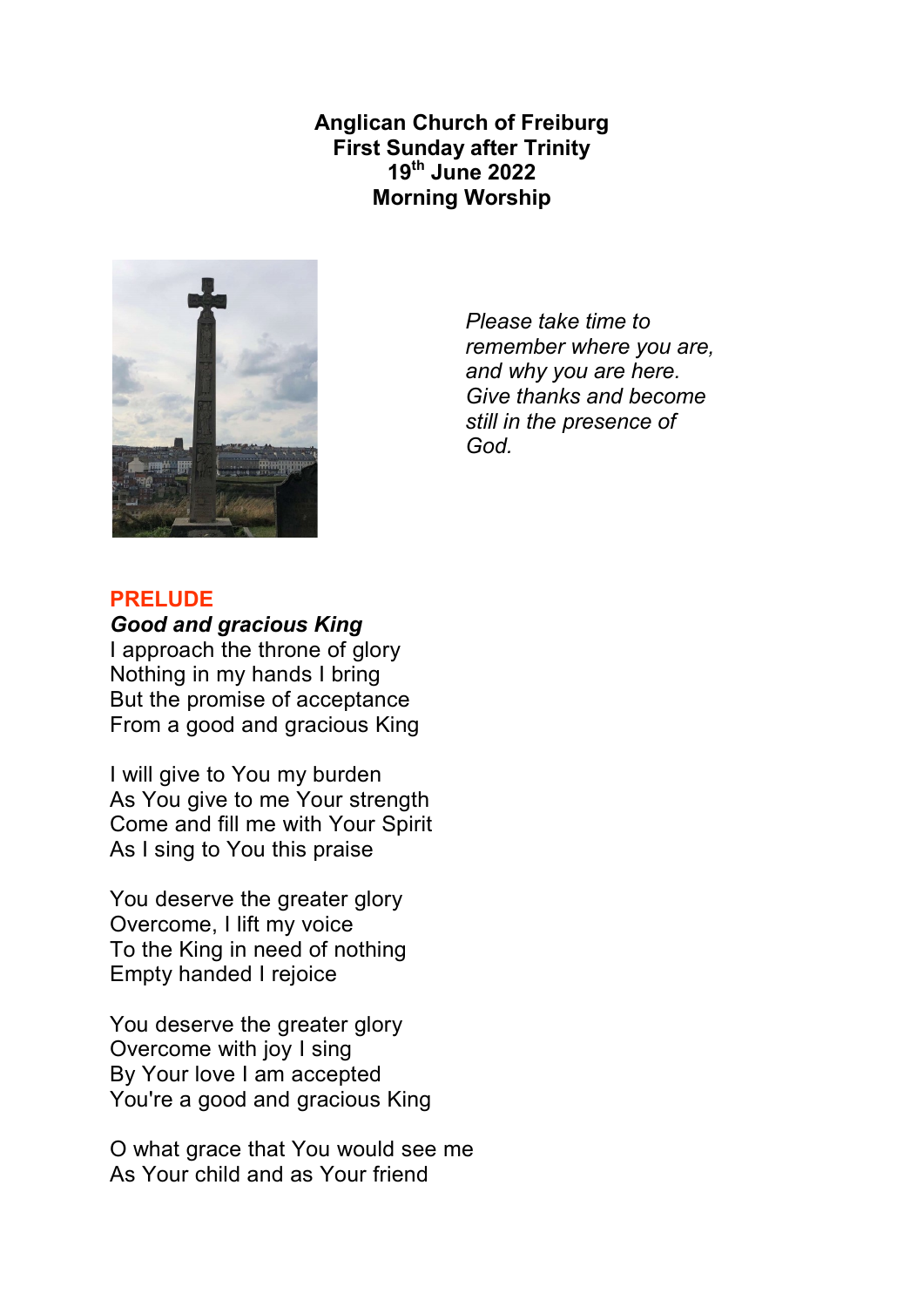Safe, secure in You forever I pour out my praise again

You deserve the greater glory Overcome, I lift my voice To the King in need of nothing Empty handed I rejoice

You deserve the greater glory Overcome with joy I sing By Your love I am accepted You're a good and gracious King

Holy, holy, Lord Almighty Good and gracious Good and gracious Holy, holy, Lord Almighty Good and gracious King (repeat once)

You deserve the greater glory Overcome, I lift my voice To the King in need of nothing Empty handed I rejoice

You deserve the greater glory Overcome with joy I sing By Your love I am accepted You're a good and gracious King You're a good and gracious King You're a good and gracious King

CityAlight CCLI: 7073329 https://www.youtube.com/watch?v=NnExXYToQUo

### **GREETING**

Grace, mercy and peace from God our Father and the Lord Jesus Christ be with you and also with you.

The night has passed, and the day lies open before us;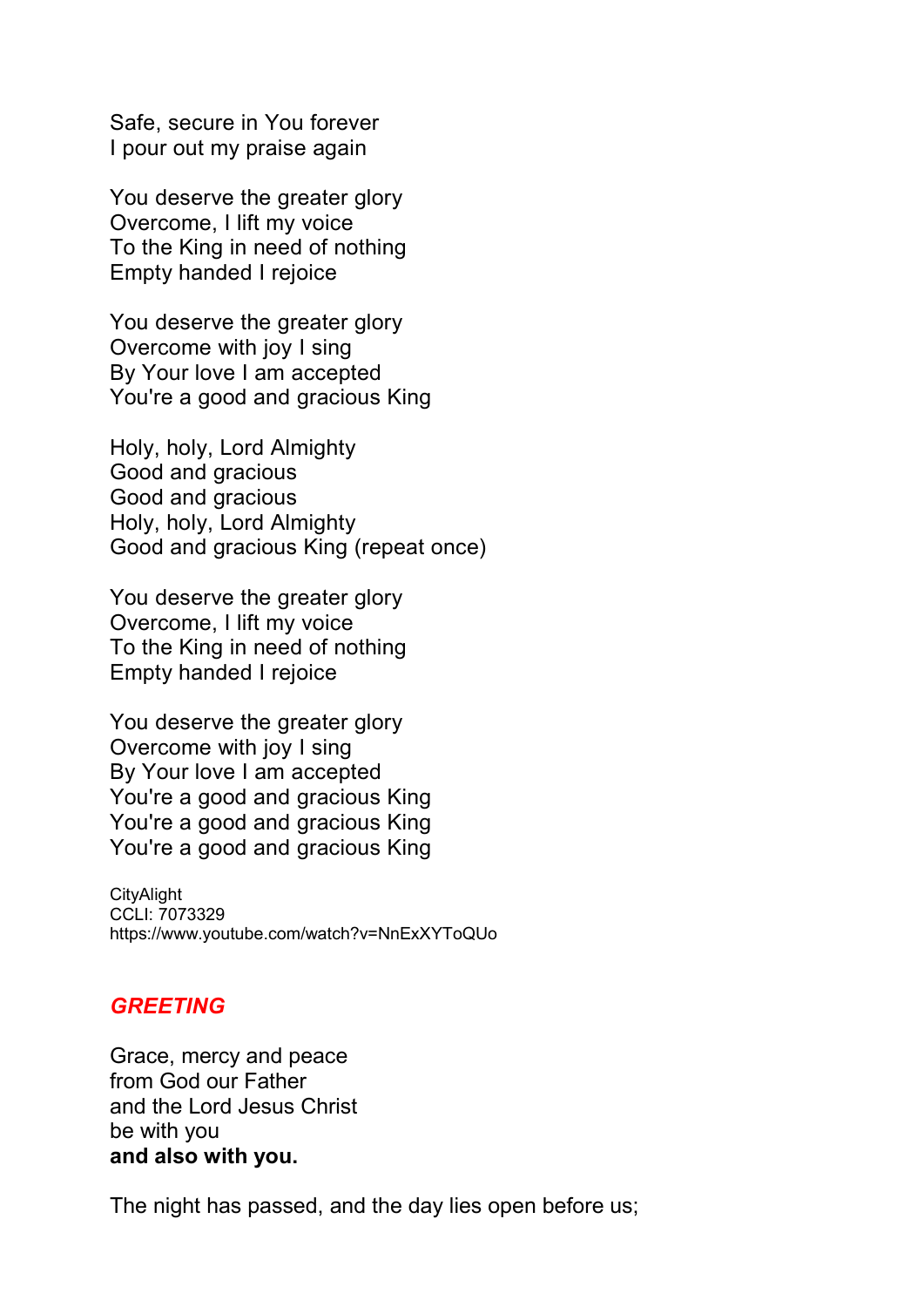Let us pray with one heart and mind.

Silence is kept.

As we rejoice in the gift of this new day, so may the light of your presence, O God, set our hearts on fire with love for you; now and for ever. Amen

## SONG: COME AS YOU ARE

Come as you are, that's how I want you Come as you are, feel quite at home Close to my heart, loved and forgiven Come as you are, why stand alone?

No need to fear, love sets no limits No need to fear, love never ends Don't run away, shamed and disheartened Rest in my love, trust me again

I came to call sinners, not just the virtuous I came to bring peace, not to condemn Each time you fail, to live by my promise Why do you think, I'd love you the less?

Come as you are, that's how I love you Come as you are, trust me again Nothing can change, the love that I bear you All will be well, just come as you are.

https://www.youtube.com/watch?v=qD4KAq\_W8tY Deirdre Browne – ACF 19 CCLI: 1504731

## INVITATION TO CONFESSION

Lord, we bring to you the weeping and wailing of the mothers of this world, waiting for their children who have disappeared in the sea, in the desert, in uncertainty: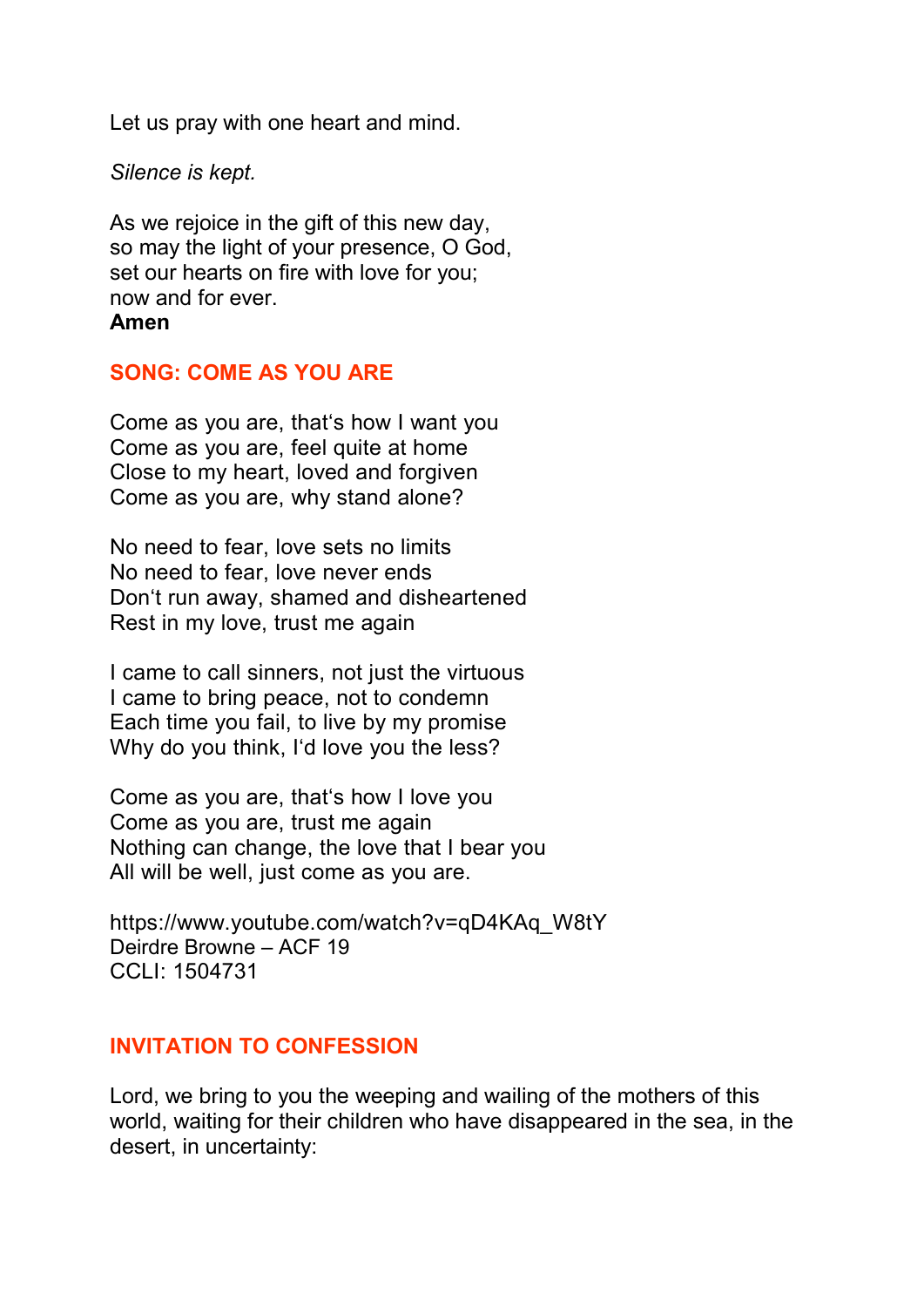## Refugees, men, women and children, from the war zones of this world, who are fleeing hunger and poverty, in the hope of a better, more secure life.

We bring to you our lament for those who have died stranded at our borders, those who have died fleeing through deserts, mountains and seas. We call upon you and we join in the cry of those who have died seeking justice and a better world.

Lord, Forgive us as we bring to you our shame for turning away and remaining silent. We have enough to eat in Europe - and do not see that we also create the causes of hunger. We are insatiable - and do not see that this is the cause of many wars. We are silent, where we need to take action. -

Lord, we bring before you political leaders, who are not making decisions about mere numbers, but about the fate of many individual human beings. Sharpen their awareness of how things are interrelated. Keep their consciences alert. Let them develop rules that are guided by humanity and vision.

Lord, forgive us and give us the strength to bear witness to the suffering of your children on the run, on their way to us, at our borders, in refugee camps and among us, in detention, waiting to be deported, in fear of the dangers that lie ahead, in mourning for those who have died. Help us, Lord. Amen

# PRAYER OF THE DAY

Almighty and merciful God, whose Son became a refugee and had no place to call his own; look with mercy on those who today are fleeing from danger, homeless and hungry. Bless those who work to bring them relief; inspire generosity and compassion in all our hearts; and guide the nations of the world towards that day when all will rejoice in your Kingdom of justice and of peace; through Jesus Christ our Lord. Amen.

### PSALM 46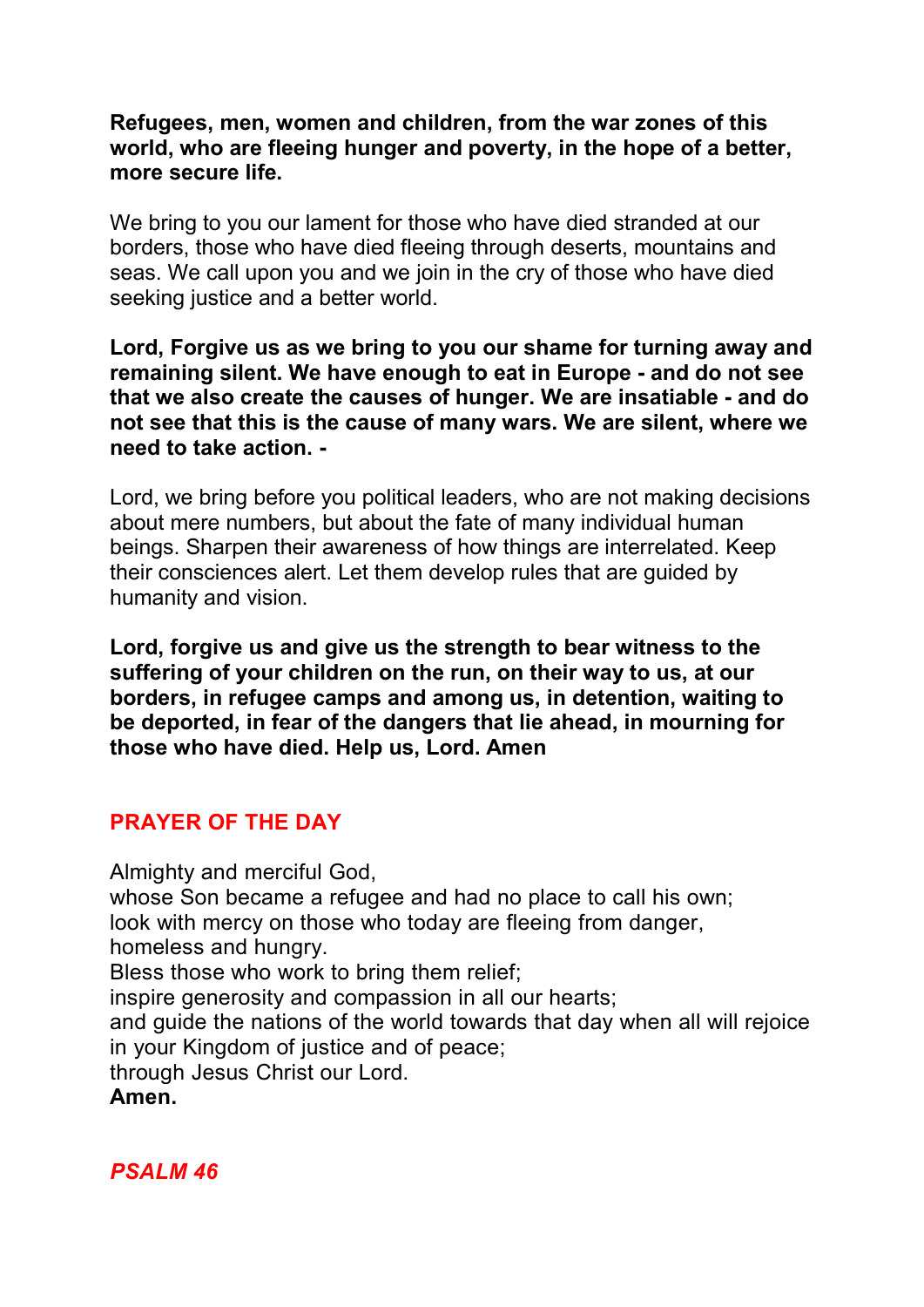God is our refuge and strength, an ever-present help in trouble.  $2$  Therefore we will not fear, though the earth give way and the mountains fall into the heart of the sea, <sup>3</sup> though its waters roar and foam and the mountains quake with their surging. <sup>4</sup> There is a river whose streams make glad the city of God, the holy place where the Most High dwells. <sup>5</sup> God is within her, she will not fall; God will help her at break of day. <sup>6</sup> Nations are in uproar, kingdoms fall; he lifts his voice, the earth melts.  $<sup>7</sup>$  The LORD Almighty is with us;</sup> he God of Jacob is our fortress.  $8$  Come and see what the Lord has done, he desolations he has brought on the earth. <sup>9</sup>He makes wars cease to the ends of the earth. He breaks the bow and shatters the spear; he burns the shields<sup>[d]</sup> with fire.  $10$  He says, 'Be still, and know that I am God; I will be exalted among the nations, I will be exalted in the earth.' <sup>11</sup> The LORD Almighty is with us; the God of Jacob is our fortress.

# FIRST READING

Genesis 41:56 through 42:3 / Genesis 46: 1-7 Let us prepare ourselves for the word of God Our hearts and our minds are open

# 41:56 through 42:3

56 When the famine had spread over the whole country, Joseph opened all the storehouses and sold grain to the Egyptians, for the famine was severe throughout Egypt. 57 And all the world came to Egypt to buy grain from Joseph, because the famine was severe everywhere. Joseph's brothers go to Egypt

42 When Jacob learned that there was grain in Egypt, he said to his sons, 'Why do you just keep looking at each other?' 2 He continued, 'I have heard that there is grain in Egypt. Go down there and buy some for us, so that we may live and not die.'

3 Then ten of Joseph's brothers went down to buy grain from Egypt.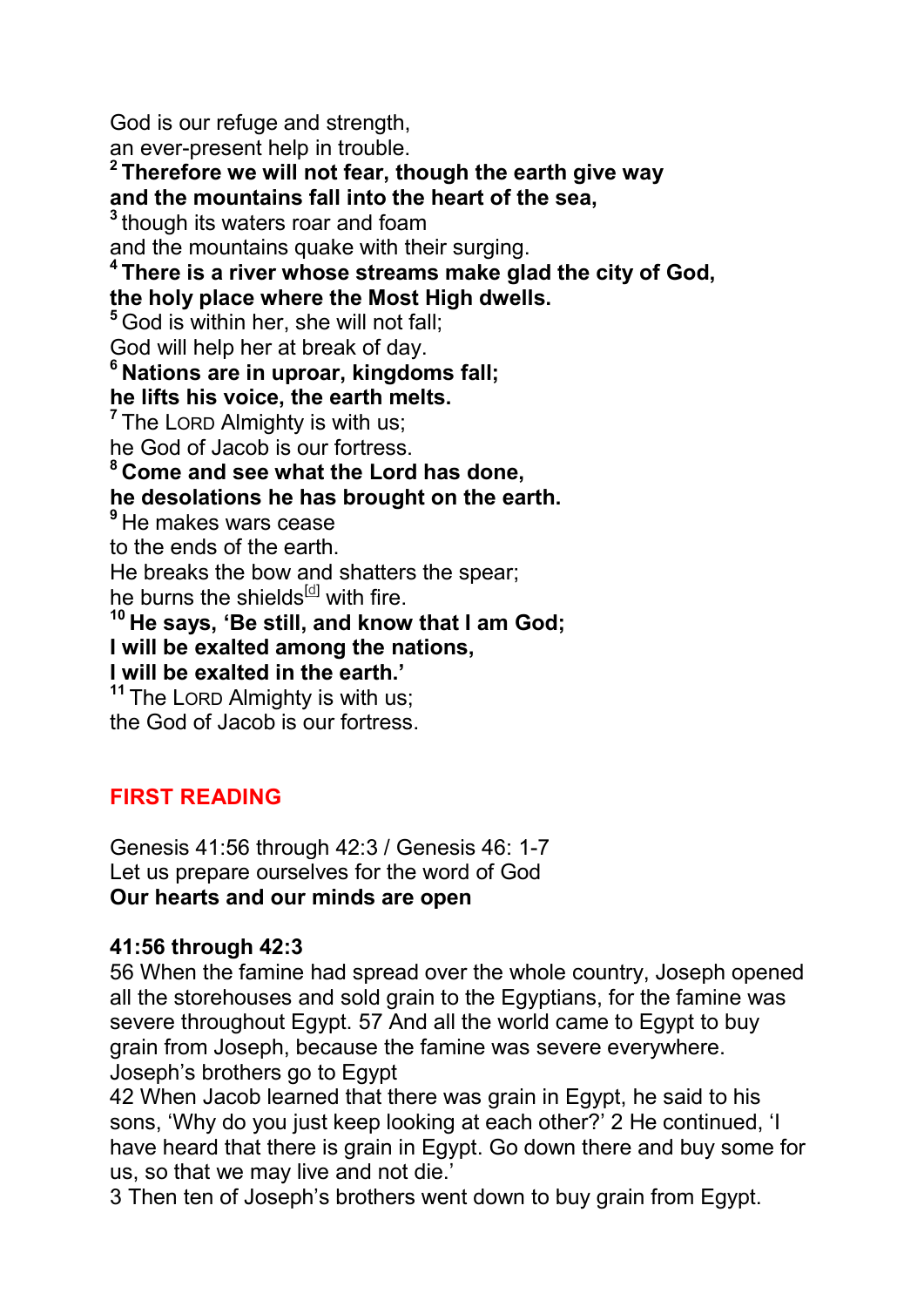46:1-7

## Jacob goes to Egypt

46 So Israel set out with all that was his, and when he reached Beersheba, he offered sacrifices to the God of his father Isaac.

2 And God spoke to Israel in a vision at night and said, 'Jacob! Jacob!'

'Here I am,' he replied.

3 'I am God, the God of your father,' he said. 'Do not be afraid to go down to Egypt, for I will make you into a great nation there. 4 I will go down to Egypt with you, and I will surely bring you back again. And Joseph's own hand will close your eyes.'

5 Then Jacob left Beersheba, and Israel's sons took their father Jacob and their children and their wives in the carts that Pharaoh had sent to transport him. 6 So Jacob and all his offspring went to Egypt, taking with them their livestock and the possessions they had acquired in Canaan. 7 Jacob brought with him to Egypt his sons and grandsons and his daughters and granddaughters – all his offspring.

This is the word of the Lord. Thanks be to God.

### SONG: MAY THE WORDS OF MY MOUTH

May the words of my mouth and the meditations of my heart be pleasing to you - pleasing to you. May the words of my mouth and the meditations of my heart be pleasing to you – Oh my God

You're my rock and my redeemer You're the reason that I sing I desire to be a blessing in Your eyes. Ev'ry hour, ev'ry moment Lord I want to be your servant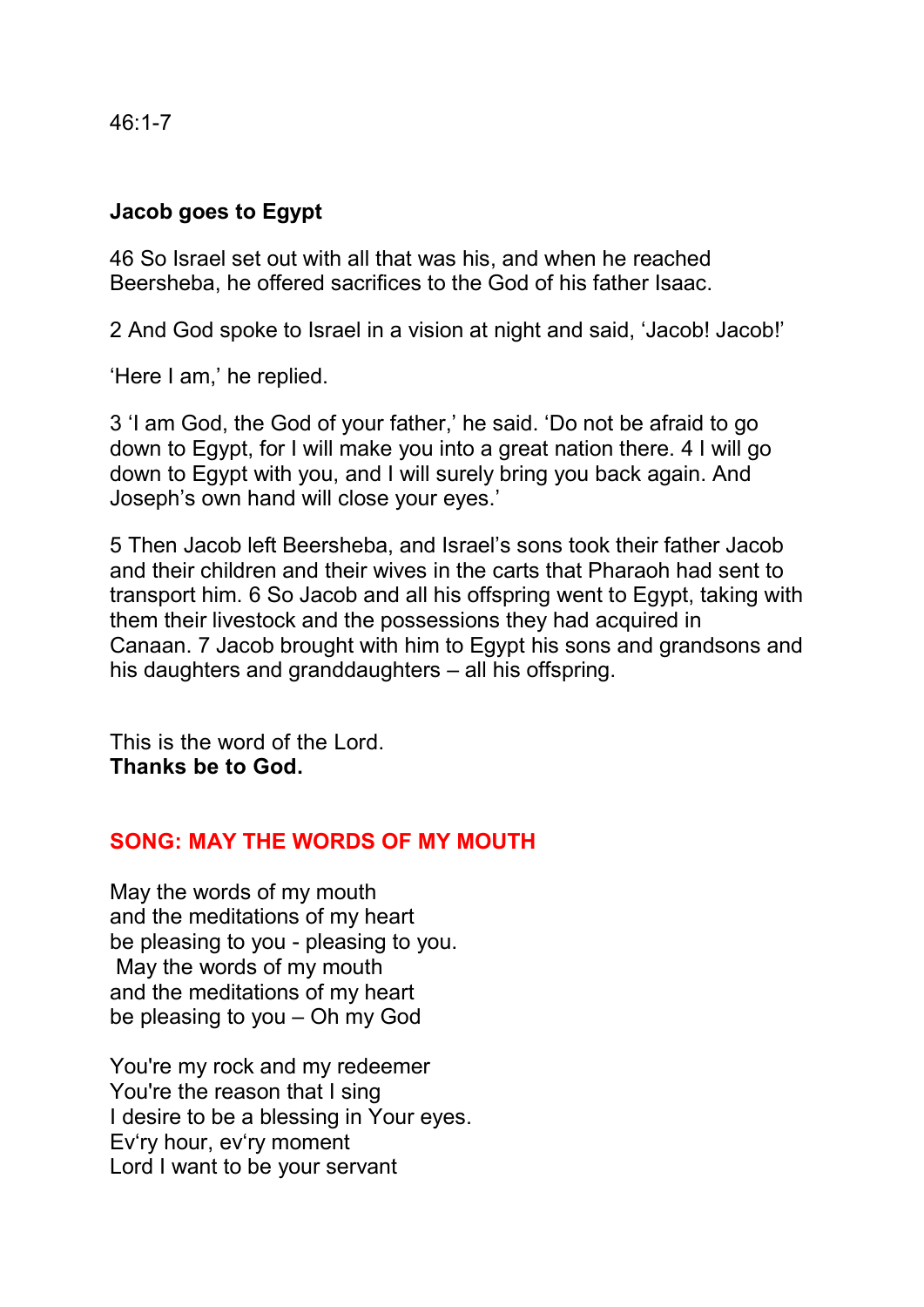I desire to be a blessing in Your eyes - in Your eyes (Repeat whole!)

Terry Butler – ACF 87 CCLI: 1773823 https://www.youtube.com/watch?v=Vs39C1-T4BE

# THE GOSPEL READING

Matthew 2.1-15

Hear the Gospel of our Lord Jesus Christ according to Matthew Glory to you, O Lord

2 After Jesus was born in Bethlehem in Judea, during the time of King Herod, Magi<sup>[a]</sup> from the east came to Jerusalem <sup>2</sup> and asked, 'Where is the one who has been born king of the Jews? We saw his star when it rose and have come to worship him.'

<sup>3</sup> When King Herod heard this he was disturbed, and all Jerusalem with him. <sup>4</sup> When he had called together all the people's chief priests and teachers of the law, he asked them where the Messiah was to be born. <sup>5</sup> 'In Bethlehem in Judea,' they replied, 'for this is what the prophet has written:

<sup>6</sup>'"But you, Bethlehem, in the land of Judah,

are by no means least among the rulers of Judah;

for out of you will come a ruler

who will shepherd my people Israel."<sup>[b]</sup>

 $<sup>7</sup>$  Then Herod called the Magi secretly and found out from them the exact</sup> time the star had appeared.<sup>8</sup> He sent them to Bethlehem and said, 'Go and search carefully for the child. As soon as you find him, report to me, so that I too may go and worship him.'

<sup>9</sup> After they had heard the king, they went on their way, and the star they had seen when it rose went ahead of them until it stopped over the place where the child was.  $10$  When they saw the star, they were overjoyed.<sup>11</sup> On coming to the house, they saw the child with his mother Mary, and they bowed down and worshipped him. Then they opened their treasures and presented him with gifts of gold, frankincense and myrrh. <sup>12</sup> And having been warned in a dream not to go back to Herod, they returned to their country by another route.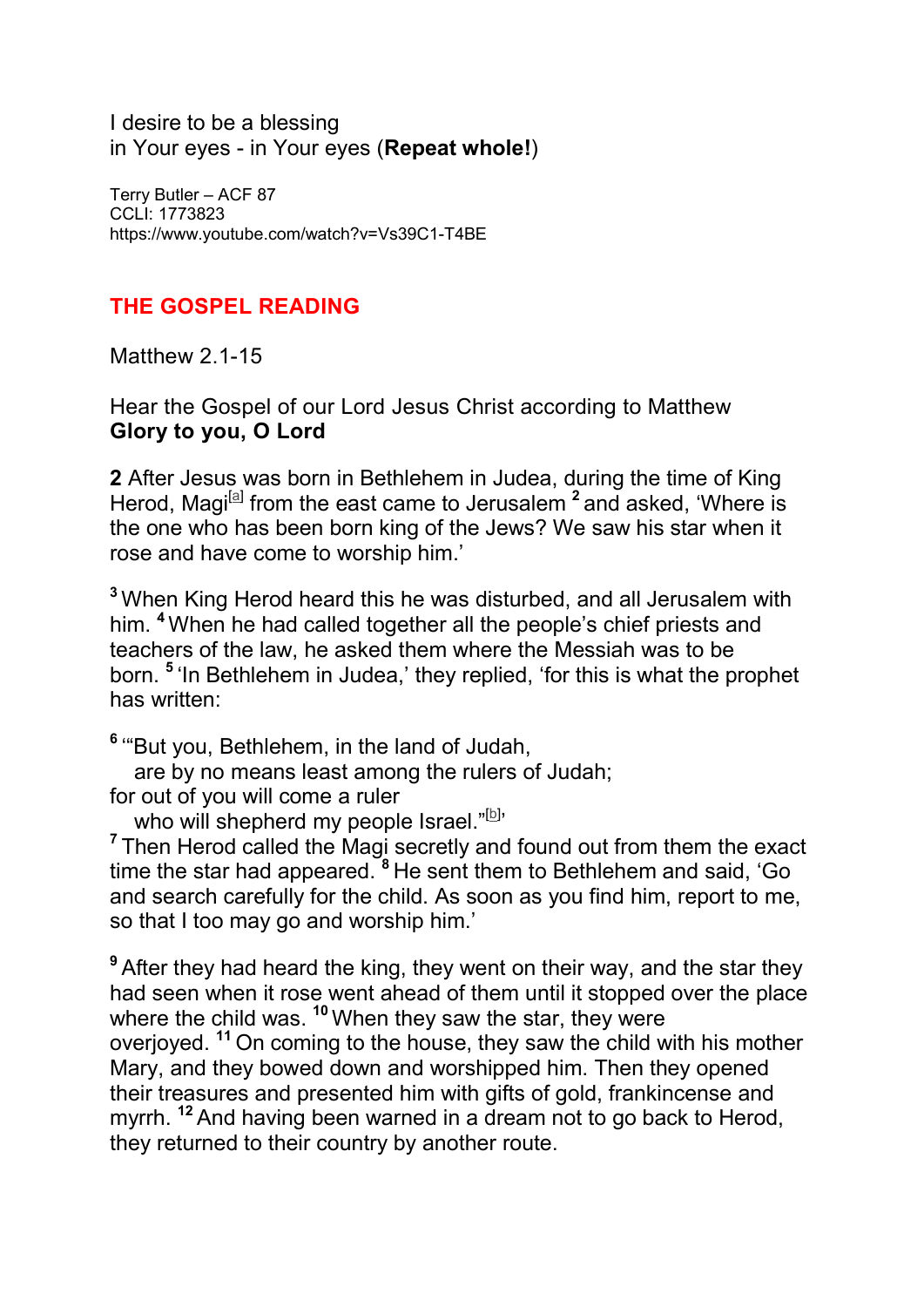<sup>13</sup> When they had gone, an angel of the Lord appeared to Joseph in a dream. 'Get up,' he said, 'take the child and his mother and escape to Egypt. Stay there until I tell you, for Herod is going to search for the child to kill him.'

<sup>14</sup> So he got up, took the child and his mother during the night and left for Egypt, <sup>15</sup> where he stayed until the death of Herod. And so was fulfilled what the Lord had said through the prophet: 'Out of Egypt I called my son.

This is the Gospel of the Lord Praise to you, O Christ

#### **SERMON**

#### SONG: 10000 REASONS/BLESS THE LORD

Bless the Lord, O my soul, O my soul, Worship His holy name. Sing like never before,O my soul. I'll worship Your holy name.

The sun comes up, it's a new day dawning; It's time to sing Your song again. Whatever may pass, and whatever lies before me, Let me be singing when the evening comes.

Bless the Lord, O my soul, O my soul, Worship His holy name. Sing like never before,O my soul. I'll worship Your holy name.

You're rich in love, and You're slow to anger. Your name is great, and Your heart is kind. For all Your goodness, I will keep on singing; Ten thousand reasons for my heart to find

Bless the Lord, O my soul, O my soul, Worship His holy name. Sing like never before,O my soul. I'll worship Your holy name.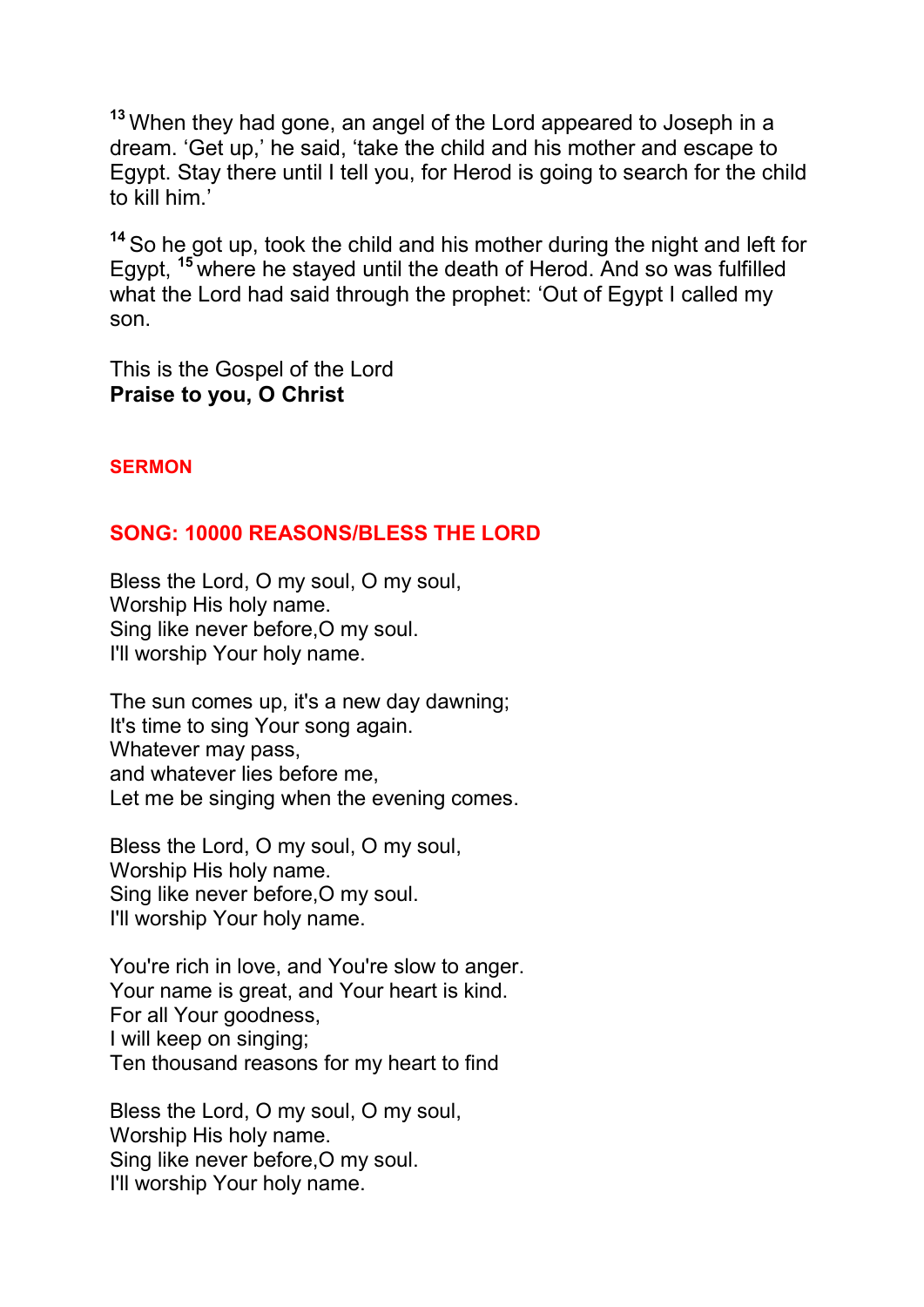And on that day when my strength is failing, The end draws near, and my time has come; Still my soul will sing Your praise unending: Ten thousand years and then forevermore!

Bless the Lord, O my soul, O my soul, Worship His holy name. Sing like never before, O my soul. I'll worship Your holy name. (repeat)

Jonas Myrin and Matt Redman CCLI: 6016351 https://www.youtube.com/watch?v=vSxocnIaN0A

#### INTERCESSIONS

#### THE LORD'S PRAYER

As our Saviour taught us, so we pray Our Father in heaven, hallowed be your name, your kingdom come, your will be done, on earth as in heaven. Give us today our daily bread. Forgive us our sins as we forgive those who sin against us. Lead us not into temptation but deliver us from evil. For the kingdom, the power, and the glory are yours now and for ever. Amen.

#### THE PEACE

May the God of peace make you perfect and holy, that you may be kept safe and blameless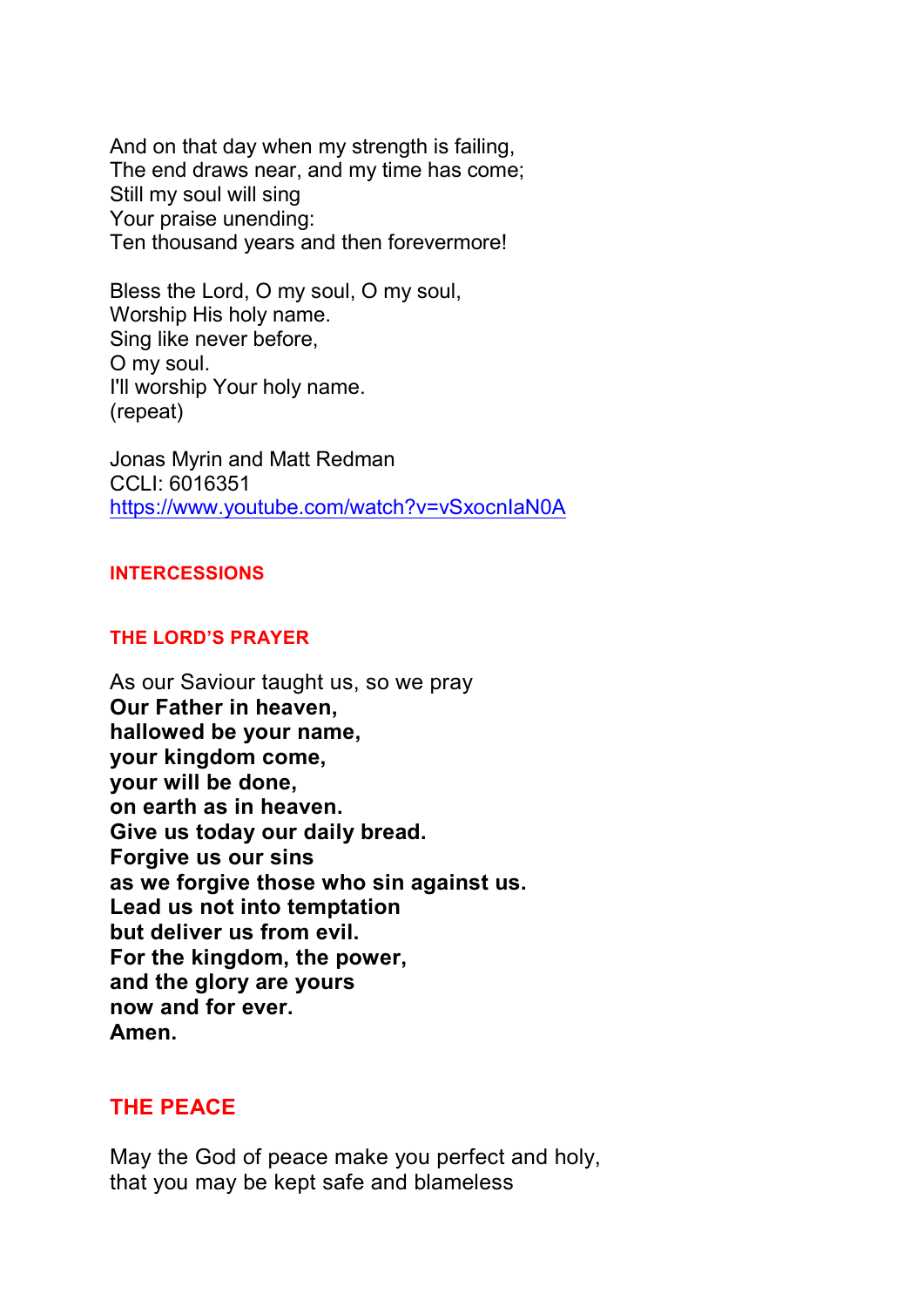in spirit, soul and body, for the coming of our Lord Jesus Christ

Let us offer each other a sign of peace.

### SONG: WE ARE ONE IN THE SPIRIT

We are One in The Spirit, We are One in The Lord. We are One in The Spirit. We are One in The Lord. And we pray that all unity may one day be restored.

And they'll know we are Christians by our love, by our Love, Yes they'll know we are Christians by our love.

We will work with each other, We will work side by side. We will work with each other. We will work side by side. And we'll guard each man's dignity And save each man's pride.

And they'll know we are Christians by our love, By our Love, Yes they'll know we are Christians by our love.

We will walk with each other. We will walk hand in hand. We will walk with each other. We will walk hand in hand. And together we will spread the News that God is in our land.

And they'll know we are Christians by our love, By our Love, Yes they'll know we are Christians by our love.

So all praise to the Father from whom all things come